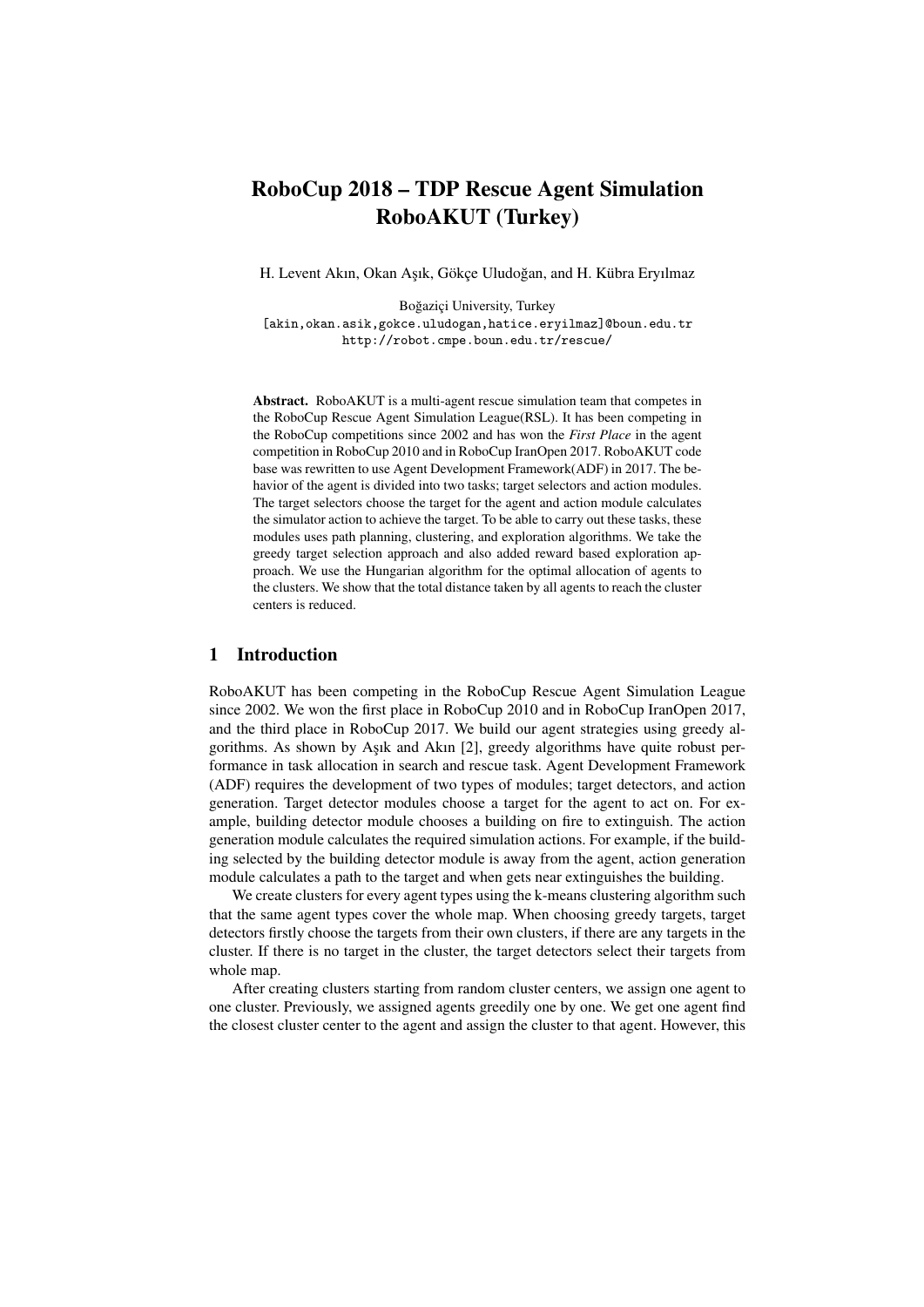2 H. Levent Akın, Okan Aşık, Gökçe Uludoğan, and H. Kübra Eryılmaz

is not as effective as expected. Therefore, we use Hungarian assignment by calculating the shortest path distance of agents to the cluster centers. This assignment results in the optimal assignment of agents to the clusters.

We use Dijkstra's shortest path algorithm to calculate a path between two locations. However, we also keep track of blocked and opened roads regularly so that the agents do not move on the path that is blocked. We use a priority queue to improve the computational complexity of Dijkstra's algorithm.

As an exploration method, we use a reward based algorithm. The agent keeps track of the locations he/she has moved. When there is no target to act on, the agent chooses an exploration target based on the reward of the targets. The reward of the target is calculated as the count of unexplored locations to reach the target. Therefore, the agent chooses the target that leads more exploration.

## 2 Modules

#### 2.1 Clustering

The clustering algorithm is used to create a hierarchical task allocation for the agents. By assigning every agent to a particular area (roads and buildings), we aim to achieve a balanced distribution of the agents on the map. We have building clustering algorithm for *Fire Brigade* and *Ambulance Team* agents and road clustering algorithm for *Police Force* agents.

Building Clustering The buildings are clustered by k-means clustering algorithm [\[1\]](#page-7-1). We set the number of clusters same as the number of agents that are same type, such as *Fire Brigade* agents. Firstly, the algorithm sets random cluster centers. Then, it iterates over the buildings and adds them to the closest cluster based on the air distance to the cluster centers. Based on the members of the cluster, a new cluster center is calculated. Finally, this process continues for a given number of iterations. An example visualization of building clustering can be seen in Figure [1.](#page-2-0)

Road Clustering We would like to cluster the roads as a connected graph. Since the *Police Force* agents need to clear roads, they need to move on the connected roads. Therefore, if the road cluster is not a connected graph, the agent needs to move on the other agents' clusters. Also, we use task allocation scheme using leaf of the graph as explained in Section [3.1.](#page-4-0)

We could use the k-means algorithm, but this would result in a disconnected graph since the distances are measured as air distance. Also, some members of the clusters could be close by air distance but might be very far away by the path distance (distance that is needed to be covered by the agent). Therefore, we need to measure the distance between the cluster center and the road by path distance. However, this requires the shortest path calculation at the assignment of every road. This algorithm performs very slow compared to air distance calculation. Therefore, we propose to use air distance, but after k-means clustering, we use an algorithm to connect the disconnected graphs of the cluster by the shortest path. Finally, the roads on the connecting shortest paths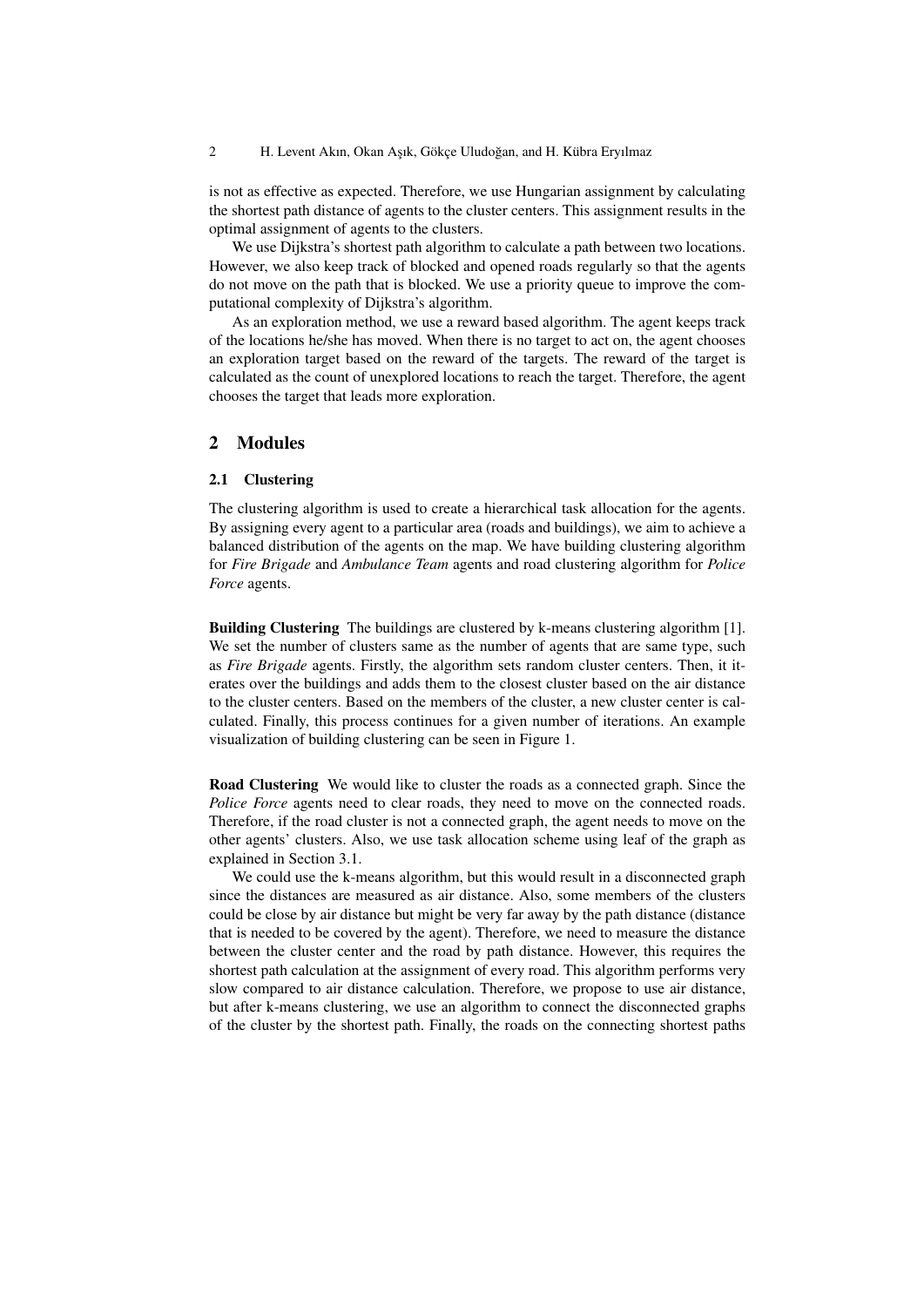<span id="page-2-0"></span>

Fig. 1: An example visualization of building clustering. The different colors represent different clusters, but if two clusters with the same color becomes side to side they seem like a single cluster (such as pink colored cluster).

are also added to the clusters. An example visualization of road clustering can be seen in Figure [2.](#page-3-0)

Hungarian Agent-Cluster Assignment In the previous years, we used greedy assignment of agents to the clusters. The greedy assignment iterates the agent and calculates the shortest cluster center to the agent and assign this cluster to the agent. However, this method is not as effective as expected since the total distance taken by whole agent team is not optimal. Therefore, we use the Hungarian assignment algorithm [\[4\]](#page-7-2). We first calculate a cost between every agent and every cluster. A shortest path is calculated from the agent's current position to the cluster centers. We set the cost of the assignment as the travel distance of the agent to the cluster center. We want to find the minimum total cost of tasking all agents to the assigned cluster centers. The Hungarian assignment algorithm calculates the assignment that results in the minimum total cost. In Figure [?], we show the percentage reduction in total cost of the Hungarian assignment in place of Greedy assignment. We show that on average the agents will travel 10% to 15% less to reach their cluster centers.

### 2.2 Path Planning

The path planning algorithm calculates the shortest path between two positions on the map. The map of RSL simulator consists of *roads* and *buildings*. They construct a connected graph where the edge between vertices are defined as the neighbors. The distance between neighbor *roads* and *buildings* are calculated as the distance between the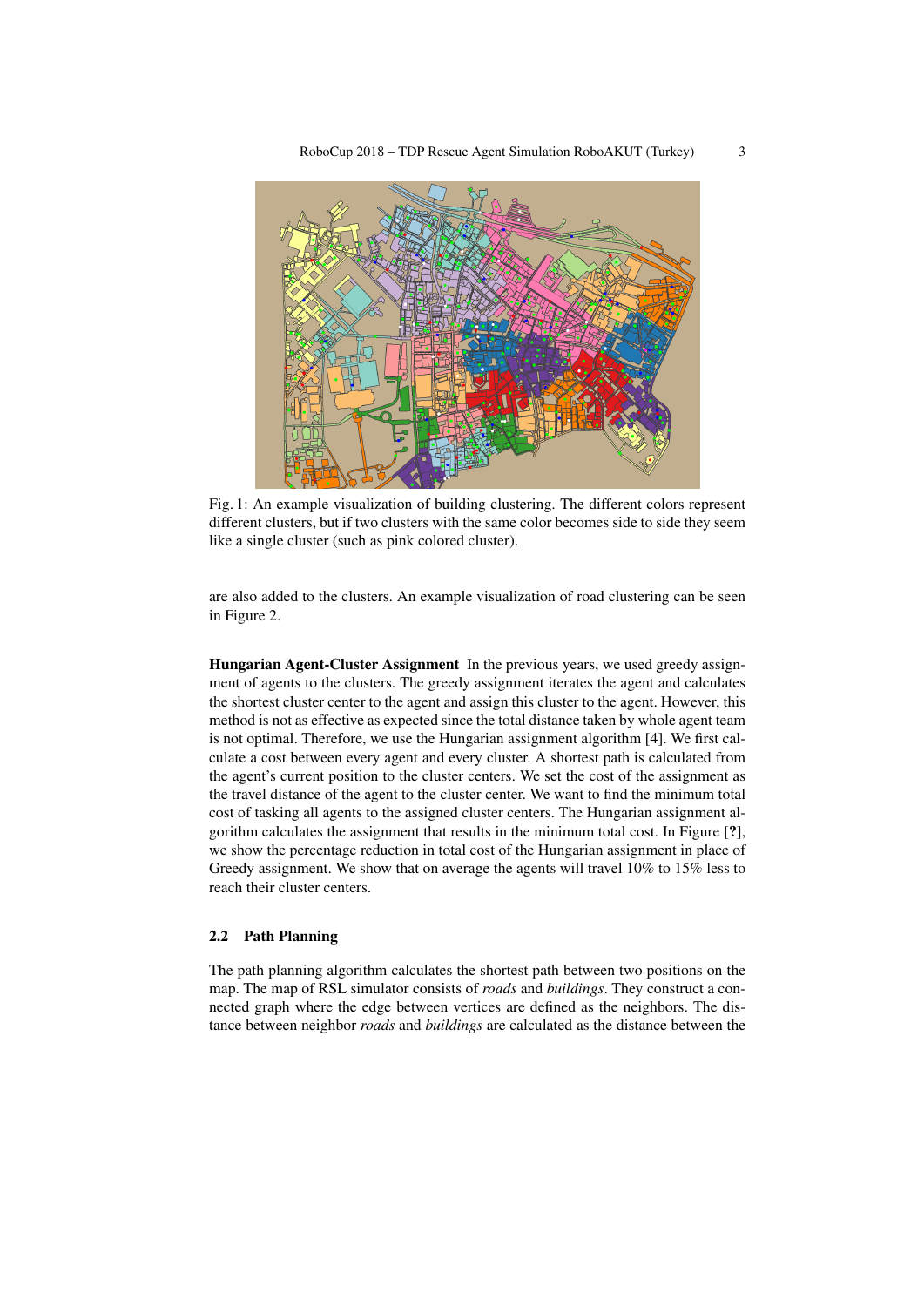<span id="page-3-0"></span>

Fig. 2: An example visualization of road clustering. The different colors represent different clusters. These clusters create a connected graph so that some roads may be member of more than one clusters.



Fig. 3: The percentage reduction of the total travel distance by agents compared to greedy assignment.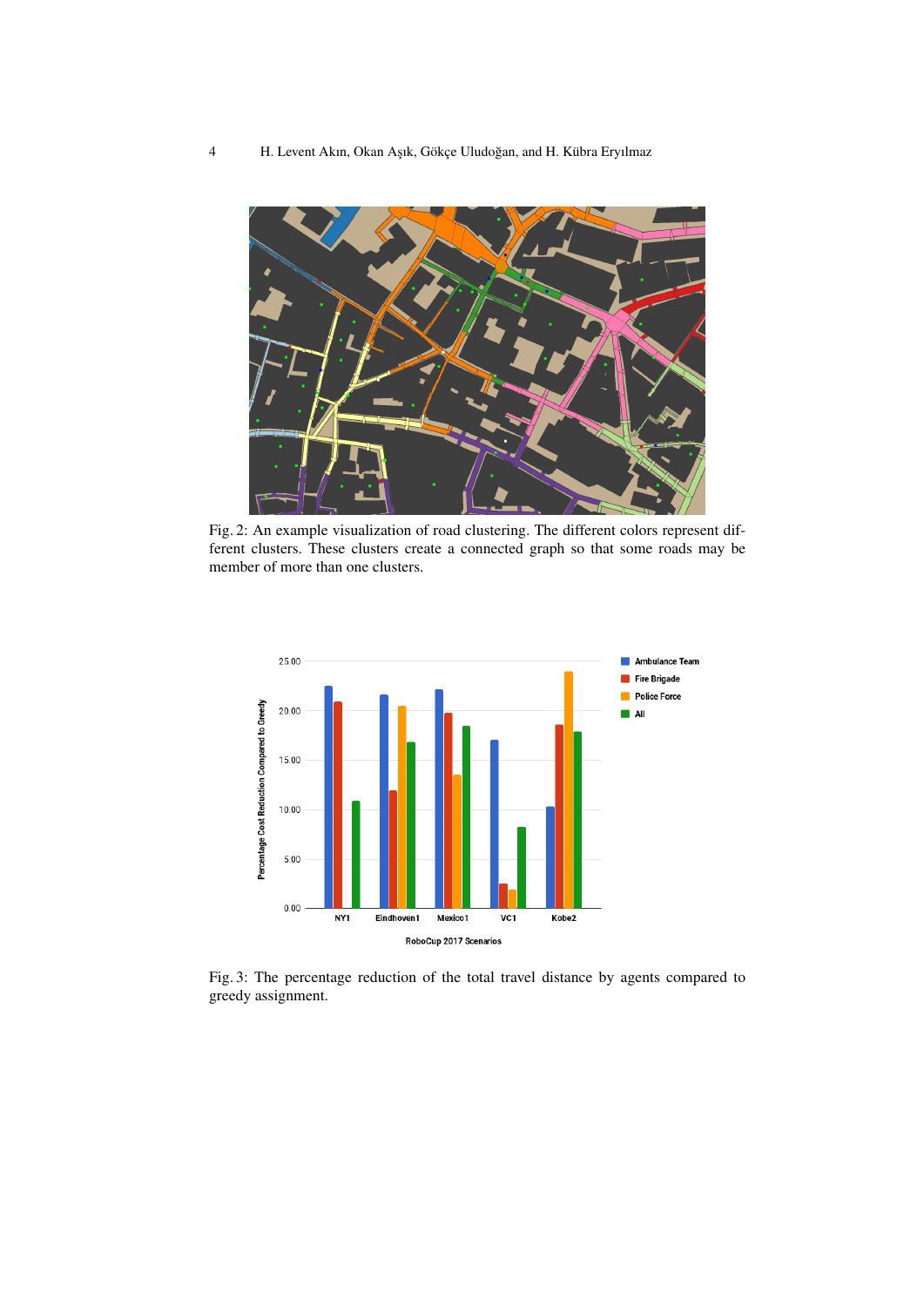centers of these areas. We use Dijkstra's shortest path algorithm [\[3\]](#page-7-3) to calculate the shortest path between two areas. Dijkstra's algorithm starts from the start vertex and builds a path using the shortest path from possible neighbors. The complexity of the algorithm is  $O(|E| + |V|^2)$ , where *E* stands for the number of edges (neighbors) and *V* stands for the number of vertices (areas). At every iteration the algorithm chooses a vertex having the shortest path starting from the start vertex. By implementing the list which keeps the paths sorted according to their distance as the priority heap, we can reduce the complexity to  $O(|E|+|V|log(|V|)).$ 

We also keep track of the blocked roads and temporarily do not calculate them as a neighbor for *T* time steps only for *Ambulance Team* and *Fire Brigade* agents. As the agent moves on the map, the perceived roads are updated. This ensures the calculation of a path that is clear of blockades. After *T* time steps, the blocked roads are reset and assumed to be clear of blockades until the agent discovers that the road is still blocked.

# 3 Strategies

We do not use center agents to coordinate agents. The platoon agents use decentralized greedy task allocation scheme.

#### 3.1 Police Force

*Police Force* agent uses the *Road Detector* and the *Clear Action* modules. The detector module selects the target and action module calculates the action to carry out the selected task.

<span id="page-4-0"></span>Road Detector The road detector chooses a *clearing* target with a decision tree that is tuned through experiments. The decision tree implements a priority based targets. At every decision level, the agent checks the condition for the behavior of that level. For example, if the agent perceives a human that is stuck in a blockade, clearing this blockade has the highest priority. The behaviors of the *road detector* is as follows starting from the highest priority:

- 1. Clearing for a Human: The agent looks for humans (civilians or mobile agents) in its world model. For every human, the agent checks whether the human is stuck and alive. A human can be stuck in two ways; it is either just inside a blockade (a polygon inside a road polygon), or a blockade is just in front of the building where the human stays in. The agent chooses the closest of the stuck humans if there are more than one stuck human.
- 2. Clearing the Cluster: If there is no agent to rescue in the world model of the agent, the agent will clear the roads of its own cluster. Every agent has an assigned cluster. The clustering algorithm assigns a cluster to every agent based on the distance of the agent to the center of the clusters. The algorithm also ensures that every cluster constructs a connected graph. The agent keeps track of the visited roads. The ultimate aim of this behavior is to maximize the number of cleared roads. Therefore, we formalize the problem as a task allocation where the tasks are the *leaf* nodes of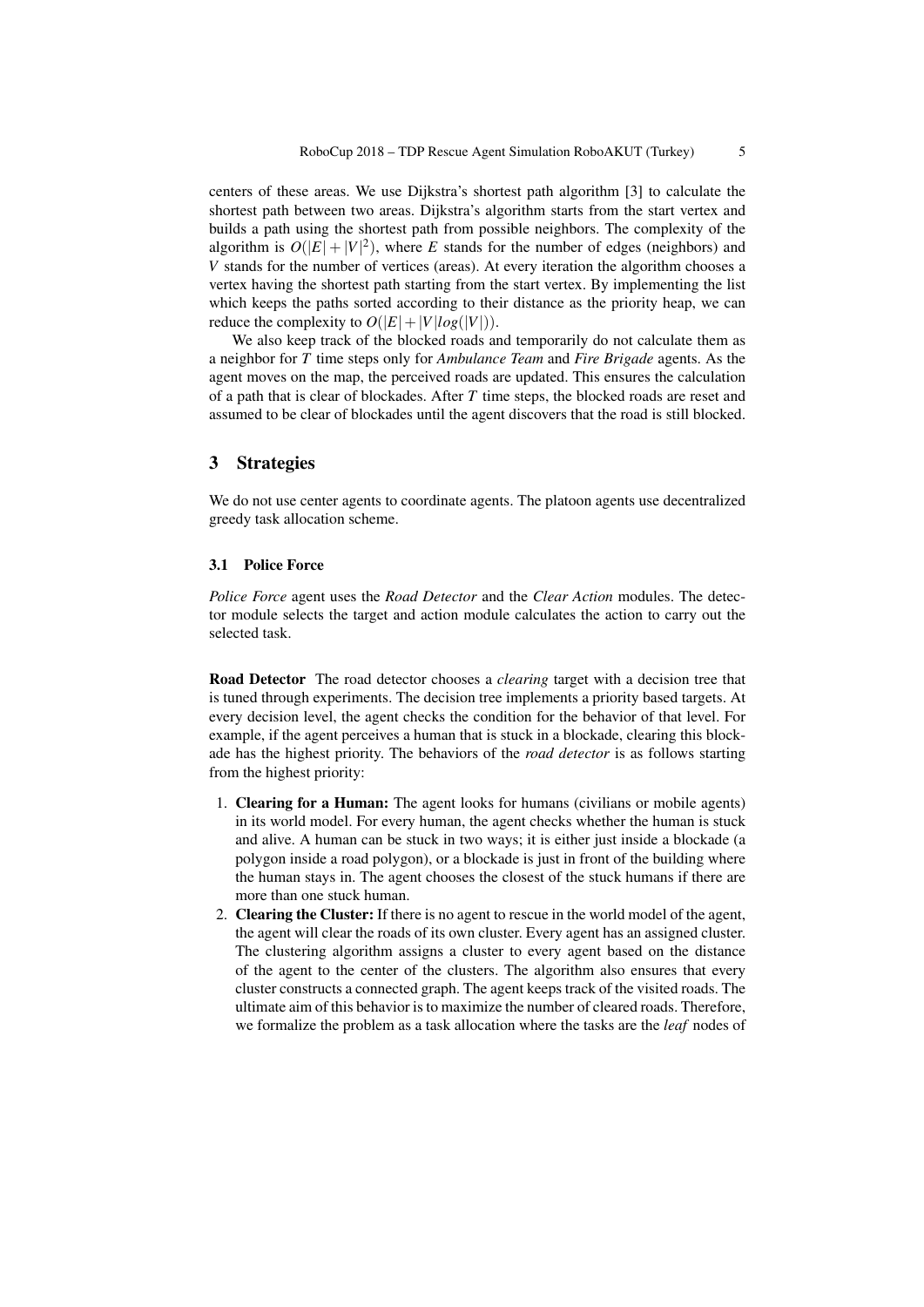#### 6 H. Levent Akın, Okan Aşık, Gökçe Uludoğan, and H. Kübra Eryılmaz

<span id="page-5-0"></span>the cluster graph. We define the *leaf* as the node having only one edge. The utility of a *leaf* node is calculated as the number of the *unvisited* roads that agent needs to take to reach the *leaf* node. The path to a *leaf* node is calculated using a shortest path algorithm. The behavior chooses a *leaf* node having the highest utility value (see Figure [4\)](#page-5-0)



Fig. 4: An example illustration of cluster clearing behavior. The blue and green squares represent the roads in the cluster. The visited ones colored as green. *A* represents the agent position and values at the leaf nodes show the utility values calculated as the sum of unvisited roads on the path.

Clear Action The module gets a target position to clear. However, that requires the clearing of the blockades that are on the path to the target. Therefore, as the first step of the algorithm, the shortest path between the agent and the target position is calculated. The simulator clear action is a vector starting from the position of the agent. The module creates clear vector towards the next position on the shortest path. If this clear vector intersects with a blockade, the module needs to clear this blockade. If the clear vector does not intersect, a new clear vector is created from the end point of the previous one. This process continues until the clear vector reaches the end of the path. If the clear vector intersects with a blockade, the module checks whether the agent can clear the intersected blockade. If the agent is able to clear the blockade, a clear simulator action is created and sent by the module. If the agent is not able to clear the blockade, a simulator move action is created and sent by the module.

If the target selector module chooses a position to rescue a human from blockade, the clear action needs to calculate a clear vector towards the position of the human. By design, the target selector can choose only the areas to clear, therefore the clear action needs to calculate the position of the human from selected position.

## 3.2 Ambulance Team

*Ambulance Team* agent uses *Human Detector* and *Transport Action* modules.

Human Detector The human needs to be rescued when it is buried or wounded. If a human is buried, the agent needs to rescue the agent from the debris. If a human is wounded, the agent needs to transport the human to the refugee. The human detector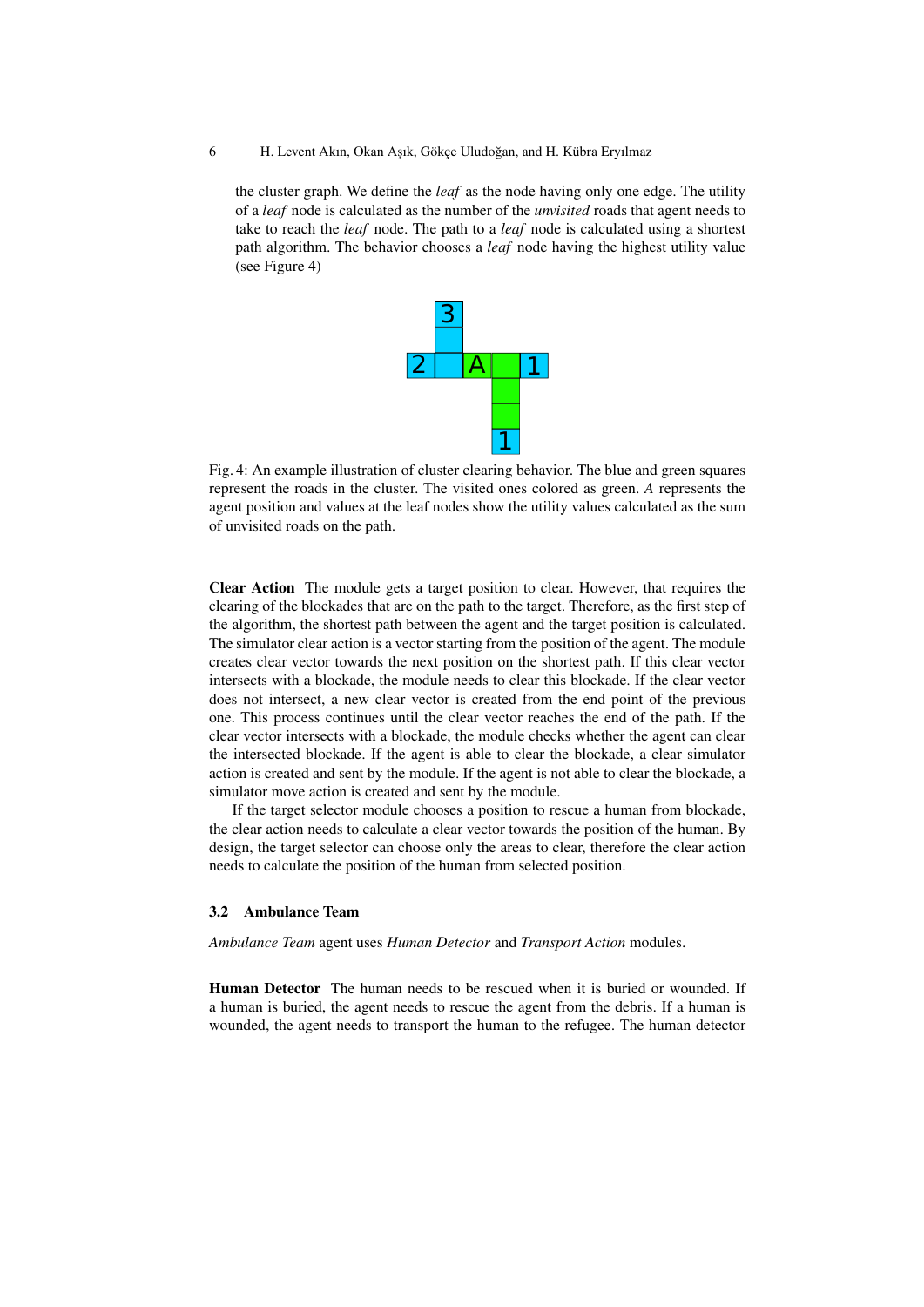module assigns humans that need to be rescued or transported to the agents. This module makes a central assignment similar to the building detector based on the distance of the agents to the humans which need to be rescued.

Transport Action The transport action calculates a simulator action for the selected human. If the target human and the agent is not on the same position (road or building), the module calculates a shortest path to move to the position of the target. Once the agent and the target is on the same position, the module creates and sends a rescue action if the human is buried and the module creates and sends a load action if the human is not buried and is wounded. After the human is loaded to the agent, it is transported to the shortest refugee and unloaded there.

## 3.3 Fire Brigade

*Fire Brigade* agent uses the *Building Detector* and the *Extinguish Action* modules.

Building Detector The building detector algorithm chooses building targets in two ways: *reactive planning* and *general allocation*. In *reactive planning*, the module gets all the buildings in the extinguish range that are on fire and chooses randomly one of them. Firstly, in our experiments, we see that the reactive behaviors are quite effective despite their simplicity. Secondly, since we do not coordinate the firefighting agents, we reduce the resource inefficiency due to error in allocations. Random selection ensures the equal distribution of agents for a given set of targets. The algorithm is concurrently running for every agent and the agents may not know the current position of other agents. If an agent does not get any message or does not perceive other agents, it uses the last position of the other agents. If the agent does not have information about the other agents after the start of the simulation, it uses the initial position of the agent. Although this looks like an ineffective method, since agents generally moves around their starting position, it becomes a good approximation for the position of the agent.

If there is no building in the extinguish range, the module uses *general allocation* and assigns buildings on fire to all the agents based on the distance between the building and the agent. The algorithm iterates over the buildings on fire and gets two closest agents to the building at every iteration. If this is the agent that is running the algorithm, it is assigned to the current building and iteration ends. If the agent is not one of two agents, these agents are removed from agent list, and the algorithm continues with the next building.

Extinguish Action The extinguish action calculates a simulator action for the selected building that is on fire. If the agent needs to refill its tank, the module calculates a shortest path to the closest refugee. If the agent has water, it creates and sends an extinguish simulator action for the target building. If the building is not on the extinguish range, the agent creates and sends a move simulator action by calculating the shortest path to the target building.